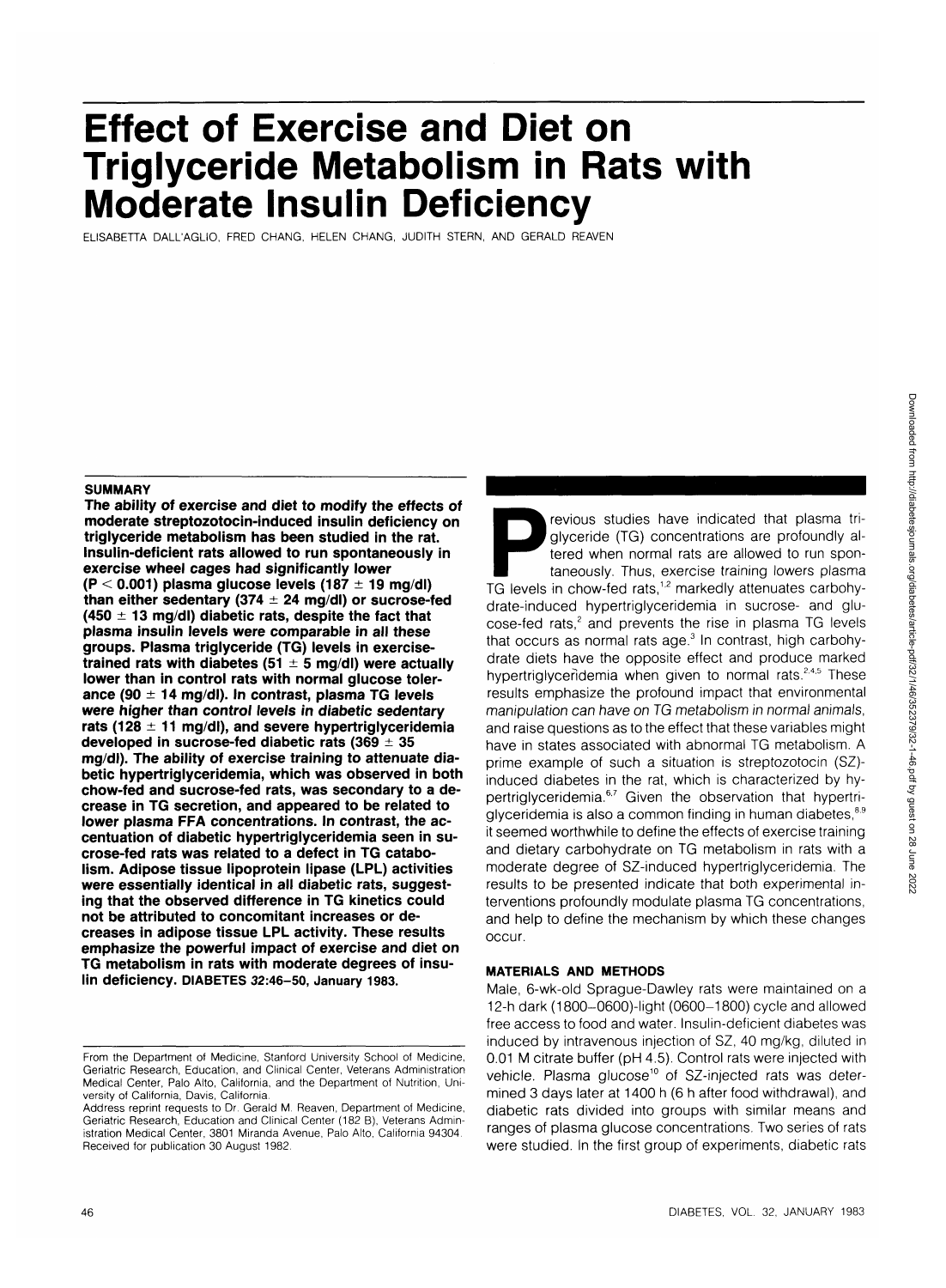were divided into three groups. One group was maintained in standard laboratory cages, and fed conventional chow, containing (as percent calories) 60% vegetable starch, 29% protein, and 11% fat. The second group was also housed in standard cages, but fed a diet (Teklad Labs, Madison, Wisconsin) which contained 66% sucrose, 22% protein, and 12% fat. The rats in the third group were allowed to run spontaneously in exercise wheel cages (Wahman Co., Timonium, Maryland), and fed conventional rat chow. Initial values of plasma glucose concentration were  $307 \pm 15$ ,  $304 \pm 18$ , and  $312 \pm 14$  mg/dl in the three groups, respectively.

A second series of experiments was performed in which diabetic rats were divided into four groups: sedentary, chowfed; exercise-trained, chow-fed; sedentary, sucrose-fed; and exercise-trained, sucrose-fed. Initial values (mean  $\pm$  SEM) for plasma glucose were  $279 \pm 24$ ,  $276 \pm 19$ ,  $276 \pm 18$ , and  $287 \pm 20$  mg/dl, in the four groups, respectively.

All experiments were performed 21 days later, starting at 1400 h, 6 h after withdrawal of food. Blood samples were collected from the tail, and plasma separated by centrifugation for measurement of plasma glucose,<sup>10</sup> TG,<sup>11</sup> insulin,<sup>12</sup> and FFA<sup>13</sup> concentrations.

Very-low-density-lipoprotein (VLDL)-TG turnover rates were estimated by determining the rates at which VLDL-TG isolated from experimental donor rats were removed following their injection into normal recipient rats. This approach, which has been previously described in detail,<sup>14</sup> is carried out as follows. Food was removed at 0800 h from the experimental donor rats, and these animals were injected via the tail vein with 500  $\mu$ Ci of  ${}^{3}$ H-glycerol at 1400 h. Donor rats were then exsanguinated under sodium thiamylal anesthesia 40 min later. Plasma was dialyzed overnight against 0.15 M NaCI at 4°C, and aliquots containing equal amounts of TG were injected into the normal recipient rats the next day at 1400 h. After administration of plasma containing prelabeled VLDL-TG, the tail was amputated proximal to the site of injection, and blood collected 2, 4, 6, and 8 min after injection. The plasma was separated by centrifugation and stored frozen until analyzed. Samples were extracted by the Folch method,<sup>15</sup> polar lipids were removed by silic acid, and the TG fraction was evaporated to dryness. Radioactivity was measured by liquid scintillation counting (Beckman LS-9000), using a standard toluene mixture. The half-time  $(t_{1/2})$  of VLDL-TG removal was directly determined from these measurements by a least square linear regression analysis, and VLDL-TG turnover rate was calculated from the following formula:

VLDL-TG turnover rate = 
$$
(1n \ 2 \div t_{1/2}) \times
$$
 (plasma volume).  
TG concentration) × (plasma volume).

Since these studies were carried out under steady-state conditions, VLDL-TG turnover rate = VLDL-TG secretion rate. During the remainder of this communication, this measurement will be referred to as the VLDL-TG secretion rate.

Adipose tissue lipoprotein lipase (LPL) activity of epididymal fat pads was assayed by using minor modifications<sup>16</sup> of the method of Schotz et al.<sup>17</sup> Adipose tissue homegenates were prepared in ice-cold 0.25 M sucrose-1 mM EDTA buffer (1:4, wt:vol, pH 7.4) from both left and right epididymal fat pads, using ground glass-on-glass homogenizing equip-

ment. Homogenates were centrifuged at  $12,000 \times q$  for  $15$ min at 4°C, and the postmitochondrial supernatant aspirated and stored at  $-70^{\circ}$ C. The substrate was C<sup>14</sup> triolein, and lysolecithin was added as an emulsifier. LPL activity was defined as the amount activated by fasting human serum and inhibited by 1.0 M NaCI. Adipose cell size and number was determined by the osmium-fixation method of Hirsch and Gallian,<sup>18</sup> and protein according to the method of Lowry et al.<sup>19</sup>

#### **RESULTS**

In the first series of experiments, the diabetic exercise-trained rats ran  $3.2 \pm 0.6$  (mean  $\pm$  SEM) miles/day, and gained an average of 66 g during the experimental period. Similar rates of weight gain were seen in normal control (67 g) and sedentary diabetic rats (66 g) fed chow. In contrast, diabetic rats fed sucrose only gained an average of 42 g, which was significantly lower than the other three groups ( $P < 0.01$ ).

Plasma insulin and glucose levels for these experimental groups are seen in Figure 1. Plasma insulin levels were reduced comparably in the three groups of diabetic rats, and the decline in insulin levels of approximately 50% was statistically significant ( $P < 0.01$ ).

The fall in circulating insulin level produced by SZ-injection led to hyperglycemia in all three groups of diabetic rats. However, it is obvious from Figure 1 that the magnitude of the increase was markedly altered by both exercise training and diet, and that these differences were seen in spite of the fact that insulin levels in the three diabetic groups were similar. Thus, glucose levels in sedentary diabetic rats were more than double those of the normal control rats  $(P < 0.001)$ . On the other hand, plasma glucose concentrations in diabetic rats allowed to exercise were not significantly elevated over those seen in nondiabetic control animals, and markedly lower than the levels attained in sedentary diabetic rats  $(P < 0.001)$ . In marked contrast was the impact of feeding simple sugar to diabetic rats. Diabetic sucrose-fed rats had

**FIGURE 1. Effect of exercise and diet on mean (±SEM) plasma insulin and glucose concentration in control (C), sedentary, diabetic (D-S), exercise-trained, diabetic (D-ET), and sucrose-fed, diabetic (D-SF) rats. The numbers in parentheses indicate the number of rats in each experimental group.**

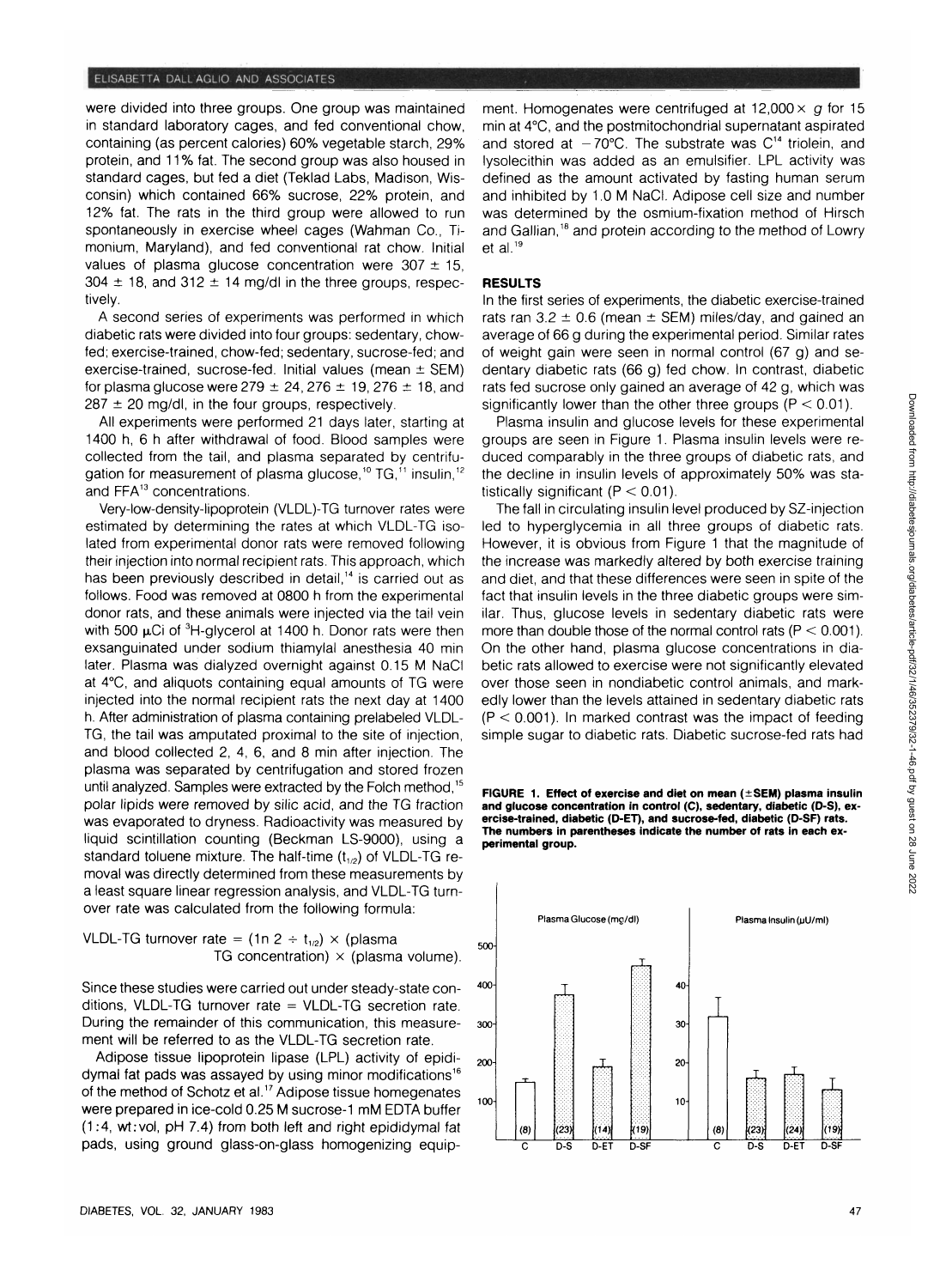#### TABLE 1

Mean ( $\pm$ SEM) plasma triglyceride (TG) concentration, triglyceride secretion rate (TG-SR), and adipose tissue lipoprotein lipase (LPL) activity

| Group                                                                                      | ΤG<br>(mg/d)                                              | TG-SR<br>(mq/min)                                                       | LPL activity (nmol FFA released/h)*           |                                                                  |                                                                  |
|--------------------------------------------------------------------------------------------|-----------------------------------------------------------|-------------------------------------------------------------------------|-----------------------------------------------|------------------------------------------------------------------|------------------------------------------------------------------|
|                                                                                            |                                                           |                                                                         | Pad                                           | $\times$ 10 $^{\circ}$ cells                                     | mg protein                                                       |
| Control (8)<br>Diabetic-sedentary (21)<br>Diabetic-sucrose (19)<br>Diabetic-exercised (14) | $90 \pm 14$<br>$128 \pm 11$<br>$369 \pm 35$<br>$51 \pm 5$ | $3.17 \pm 0.47$<br>$3.11 \pm 0.28$<br>$2.97 \pm 0.24$<br>$2.24 \pm 0.2$ | $33 \pm 5$<br>$8 + 1$<br>11 ± 1<br>$10 \pm 1$ | $2.4 \pm 0.4$<br>$1.0 \pm 0.1$<br>$1.2 \pm 0.2$<br>$0.9 \pm 0.1$ | $1.6 \pm 2.0$<br>$0.6 \pm 0.1$<br>$0.8 \pm 0.1$<br>$0.6 \pm 0.1$ |

Numbers of animals are in parentheses.

\*LPL activity was based upon measurement of 10-12 rats/group. LPL activity of the three diabetic groups was significantly reduced  $(P < 0.01 - 0.001)$  by all estimates.

significantly higher ( $P < 0.02$ ) glucose concentrations than did diabetic rats fed conventional rat chow.

The effect of these various treatments on plasma TG concentrations, VLDL-TG secretion rates, and adipose tissue LPL is seen in Table 1. These results indicate that plasma TG levels in sedentary diabetic rats were significantly elevated ( $P < 0.02$ ) over control values, without any change in VLDL-TG secretion rates being observed. Thus, hypertriglyceridemia in sedentary diabetic rats must have been secondary to a defect in the removal of VLDL-TG from plasma. The data in Table 1 also demonstrate that sucrose feeding dramatically accentuates the hypertriglyceridemia seen in sedentary diabetic rats. Furthermore, since there is no difference in the VLDL-TG secretion rates of chow-fed and sucrose-fed diabetic rats, the increase in the magnitude of hypertriglyceridemia in sucrose-fed rats must be due to an exaggeration of the defect in VLDL-TG catabolism associated with insulin deficiency.

Finally, these data indicate that plasma TG concentrations were significantly lower ( $P < 0.001$ ) in diabetic rats that were allowed to run as compared with those who were sedentary. Indeed, diabetic exercise-trained rats had plasma TG levels that were even lower than those seen in normal control rats  $(P < 0.01)$ . Stated more simply, exercise training totally abolished diabetic hypertriglyceridemia. The data in Table 1 also demonstrate that VLDL-TG secretion rates were lower  $(P < 0.02)$  in diabetic exercise-trained rats than in either sedentary diabetic rats or nondiabetic control rats. In other words, the lowering of TG concentrations in diabetic rats allowed to exercise was associated with an exercise-induced fall in VLDL-TG secretion.

It seems apparent from the data in Table 1 that defects in VLDL-TG catabolism account for the variations in the magnitude of hypertriglyceridemia observed in insulin-deficient rats fed either chow or sucrose. However, these results suggest that differences in adipose tissue LPL activity cannot, by themselves, account for the decrease in VLDL-TG removal from plasma seen in rats with insulin-deficient diabetes. These data demonstrate that adipose tissue LPL activity, no matter how expressed, was lower in rats with moderate degrees of insulin deficiency. On the other hand, LPL activity was comparable in all three groups of diabetic rats, and bore absolutely no relationship to the differences in TG concentration and kinetics that are self-evident in Table 1. Thus, the changes in plasma TG concentration that result from exercise training or diet cannot be attributed to variations in adipose tissue LPL activity.

The data in Figure 1 and Table 1 indicate that exercise training reduced the hyperglycemia and hypertriglyceridemia associated with a given degree of insulin deficiency in rats, and that the decrease in plasma TG concentration was associated with a fall in VLDL-TG secretion rate. An obvious explanation for all of these changes is that exercise training enhanced insulin action, thus promoting glucose utilization, inhibiting lipolysis, lowering plasma FFA concentration, and decreasing VLDL-TG secretion. Obviously, a decrease in plasma FFA concentration plays a central role in this formulation, and this hypothesis was evaluated in a second series of experiments. In these studies, we also evaluated the ability of exercise training to attenuate the effect of sucrose on plasma glucose and TG levels in insulin-deficient rats.

The results of the second series of experiments are seen in Figure 2, and the data in the left panel again demonstrate that exercise training ameliorated hyperglycemia ( $P < 0.01$ ) and hypertriglyceridemia ( $P < 0.05$ ) in chow-fed rats. Furthermore, it is clear that plasma FFA concentrations were significantly lower in exercise-trained rats  $(P < 0.001)$ . Finally, plasma insulin levels were reduced to a similar degree in both groups of diabetic rats.

The data in the right panel of Figure 1 also indicate that exercise training dramatically reduced the severity of hyperglycemia ( $P < 0.005$ ) and hypertriglyceridemia ( $P < 0.01$ ) produced by feeding sucrose to insulin-deficient rats. Indeed, the effect of exercise training was more striking in sucrose-fed than in chow-fed rats. However, this may have been due to the fact that these sucrose-fed rats happened to be "good runners," and spontaneously ran an average of 6.98 miles/day as compared with a mean of 2.98 miles/day for chow-fed rats. Furthermore, the data in the right panel demonstrate that plasma FFA concentrations in sucrose-fed, exercise-trained rats with diabetes, were approximately onethird the value  $(P < 0.001)$  of diabetic, sucrose-fed, sedentary rats. However, insulin levels were similar in both groups of rats, and comparable to those of the chow-fed rats.

### **DISCUSSION**

Moderate insulin deficiency in rats is associated with hyperglycemia and hypertriglyceridemia, 6,7,14 and the results of the studies presented indicate that exercise training ameliorated and sucrose feeding accentuated these metabolic defects. As such, these data emphasize the profound degree to which environmental factors can modulate the diabetic state.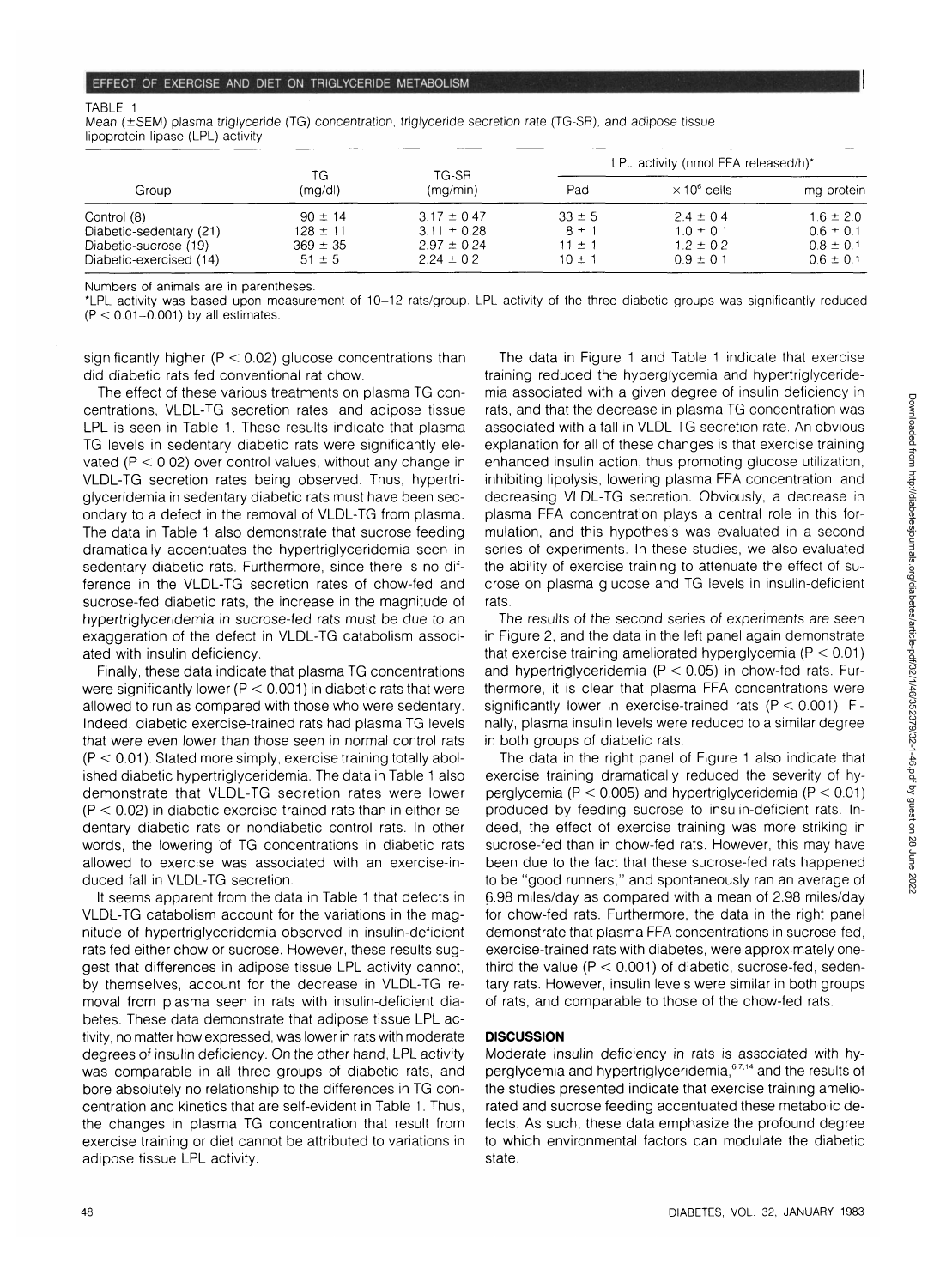

Before discussing the effects of diet and exercise training on VLDL-TG metabolism in rats with moderate insulin deficiency, it seems necessary to first discuss the mechanism of the hypertriglyceridemia seen in this situation. The data in Table 1 indicate that the elevation in plasma TG levels seen in sedentary diabetic rats occurs in the absence of any change in TG secretion rates. Thus, a defect in VLDL-TG catabolism must be responsible for the development of hypertriglyceridemia in insulin-deficient rats, a conclusion which is consistent with previously published data.<sup>6,7,14</sup> Furthermore, since sucrose-fed and chow-fed sedentary diabetic rats had similar TG secretion rates, the striking increase in plasma TG levels seen when sedentary diabetic rats are fed sucrose must be secondary to an accentuation of the defect in VLDL-TG catabolism already present in insulin-deficient rats.

The situation as regards the effect of exercise training on TG metabolism of insulin-deficient rats is more complicated. On the one hand, it is clear that the lowering of plasma TG levels in exercise-trained rats was associated with a fall in TG secretion rates. On the other hand, the magnitude of the fall in TG secretion rates may not be sufficient to account for the lowering of plasma TG concentrations. For example, mean TG secretion rates in exercise-trained diabetic rats was 70% of that in control rats. If the difference in TG concentrations between these two groups was solely due to differences in TG secretion rates, exercise-trained rats should have had a mean plasma TG concentration of 63 mg/dl  $(0.70 \times 90 \text{ mg/dl})$ , instead of 51 mg/dl. Similarly, mean TG secretion rate of exercise-trained diabetic rats was 72% of that seen in sedentary diabetic rats, and this should have led to a TG concentration of 92 mg/dl, not 51 mg/dl. The reason for this apparent discrepancy is not clear. It may simply be a reflection of the fact that the TG turnover studies are difficult to do, and one should not expect a better degree of correlation. Alternatively, it is possible that exercise training leads to an increase in TG catabolism, in addition to the reduction in TG secretion. Unfortunately, it is impossible to choose between these two possibilities at this time.

Although the fall in plasma TG levels associated with exercise training may not be due entirely to a reduction in TG secretion rates, it is clear that TG secretion rates were lower in exercise-trained rats. Since it has been shown that VLDL-TG secretion by perfused livers is directly related to perfusate FFA concentrations,<sup>7,20</sup> it seemed reasonable to speculate that the reduction in TG secretion rates and plasma TG concentrations seen in exercise-trained diabetic rats was secondary to a fall in plasma FFA levels. This possibility seemed particularly attractive in light of the evidence that the magnitude of hyperglycemia was also attenuated in exercise-trained diabetic rats. Therefore, it could be argued that exercise training enhances insulin-stimulated glucose uptake, thereby inhibiting lipolysis and lowering FFA concentrations. The data in Figure 2 indicate that exercise-trained diabetic rats did have lower plasma FFA, and that this was true of both chow-fed and sucrose-fed diabetic rats. Obviously, this formulation is based on the assumption that the primary effect of exercise training on TG secretion is to reduce the FFA flux to the liver, without affecting the pathway of de novo lipogenesis. Furthermore, the implication is that exercise training exerts a peripheral effect on intermediary metabolism, i.e., enhancing glucose uptake and reducing lipolysis, without having any direct action on hepatic TG metabolism. This point of view will require experimental verification, but we do have preliminary data which indicate that perfused livers from exercise-trained and sedentary rats increase TG secretion similarly in response to increases in perfusate FFA concentrations.

Finally, these data emphasize the uncertainty that still exists as to the mechanism of the defect in TG catabolism present in rats with insulin deficiency. In general, adipose tissue LPL activity has been found to be low in rats with insulin deficiency,  $14.21 - 24$  and this conclusion is supported by the data in Table 1. On the other hand, we have suggested that the decrease in adipose tissue LPL activity, either total or heparin-releasable, cannot account for the VLDL-TG catabolic defect associated with insulin deficiency.<sup>14,24</sup> As a result, we began searching for other mechanisms to explain the defect in VLDL-TG catabolism present in insulin-deficient rats, and recently described a factor present in the plasma of insulin-deficient rats which prolongs removal of TG when injected into normal rats.<sup>25</sup> Furthermore, plasma from sucrose-fed diabetic rats had a greater ability to prolong TG removal from the plasma of normal rats than did plasma from chow-fed diabetic rats. Thus, these observations can account for the fact that the VLDL-TG catabolic defect present in insulin-deficient rats is accentuated by a diet enriched in sucrose, in the absence of any change in adipose tissue LPL activity. However, before rejecting the possibility that reductions in LPL activity play a role in diabetic hypertriglyceridemia, it is essential to recognize the difficulty in assessing the functional activity of LPL. Presumably, adipose